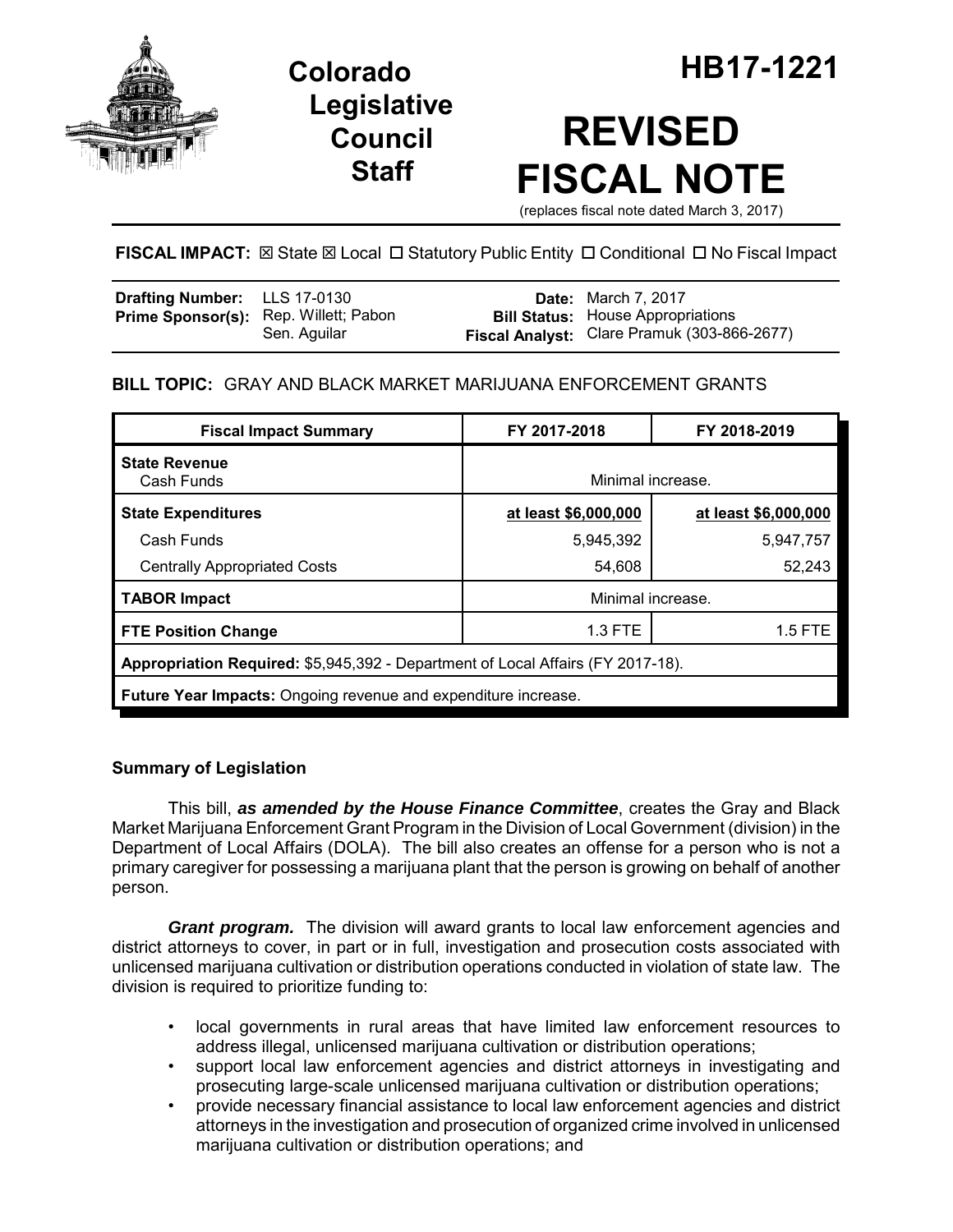• provide necessary financial assistance to local law enforcement agencies and district attorneys in the investigation and prosecution of unlicensed marijuana cultivation or distribution operations that divert marijuana outside of Colorado.

A rural area is defined in the bill as a county of less than 200,000 people or a municipality of less than 30,000 people that is 10 miles or more from a municipality of 50,000 people according to the most recent Census.

The division is required to adopt policies and procedures for administration of the grant program including the application process and grant award criteria.

The bill authorizes moneys from the Marijuana Tax Cash Fund to be used to fund the grant program and its administration. Any moneys not expended in a given fiscal year are retained in the fund for use in the next fiscal year.

On or before November 1, 2019, and each November 1 thereafter, DOLA is required to provide an update about the program in its annual SMART Act hearing for the General Assembly.

*Offense relating to marijuana.* A person who possesses any marijuana plant he or she is growing on behalf of another individual, unless he or she is the primary caregiver for the individual and is in compliance with the medical marijuana program, is subject to a level 3drug felony if the offense involves more than 30 plants, a level 4 drug felony if the offense involves more than 6 but less than 30 plants, and a level 1 drug misdemeanor if less than 6 plants.

#### **Background**

*Existing training resources.* The Peace Officer Standards and Training Board provides grant training dollars to local governments for various peace officer trainings, which may include marijuana training. The Department of Law also maintains 2.0 FTE to conduct trainings for district attorneys and police officers with respect to the legal aspects of marijuana and allocates \$450,000 General Fund, per year to the Colorado District Attorneys Council for a variety of training expenses.

*Existing grant program funding.* The DOLA has an appropriation for grant funding (\$1.1 million) and staff for its Local Government Marijuana Impact Grant program. These funds are for documented expenses, costs, and other impacts incurred as a result of legal activity related to the sale, transfer, cultivation, or processing of retail marijuana or any illegal activity related to marijuana, but are not available for the purposes outlined in this bill. Existing DOLA rules define local governments to include 334 counties and municipalities (sheriff offices, district attorney offices, municipal judges, and police departments) and 304 fire and emergency medical services districts.

#### **Comparable Crime**

Legislative Council Staff is required to include certain information in the fiscal note for any bill that creates a new crime, changes the classification of an existing crime, or changes an element of the existing crime that creates a new factual basis for the offense. This bill creates a new factual basis for the offense of illegal growing of marijuana when the marijuana is grown on behalf of another person by someone other than a medical marijuana caregiver. The penalty for a level 1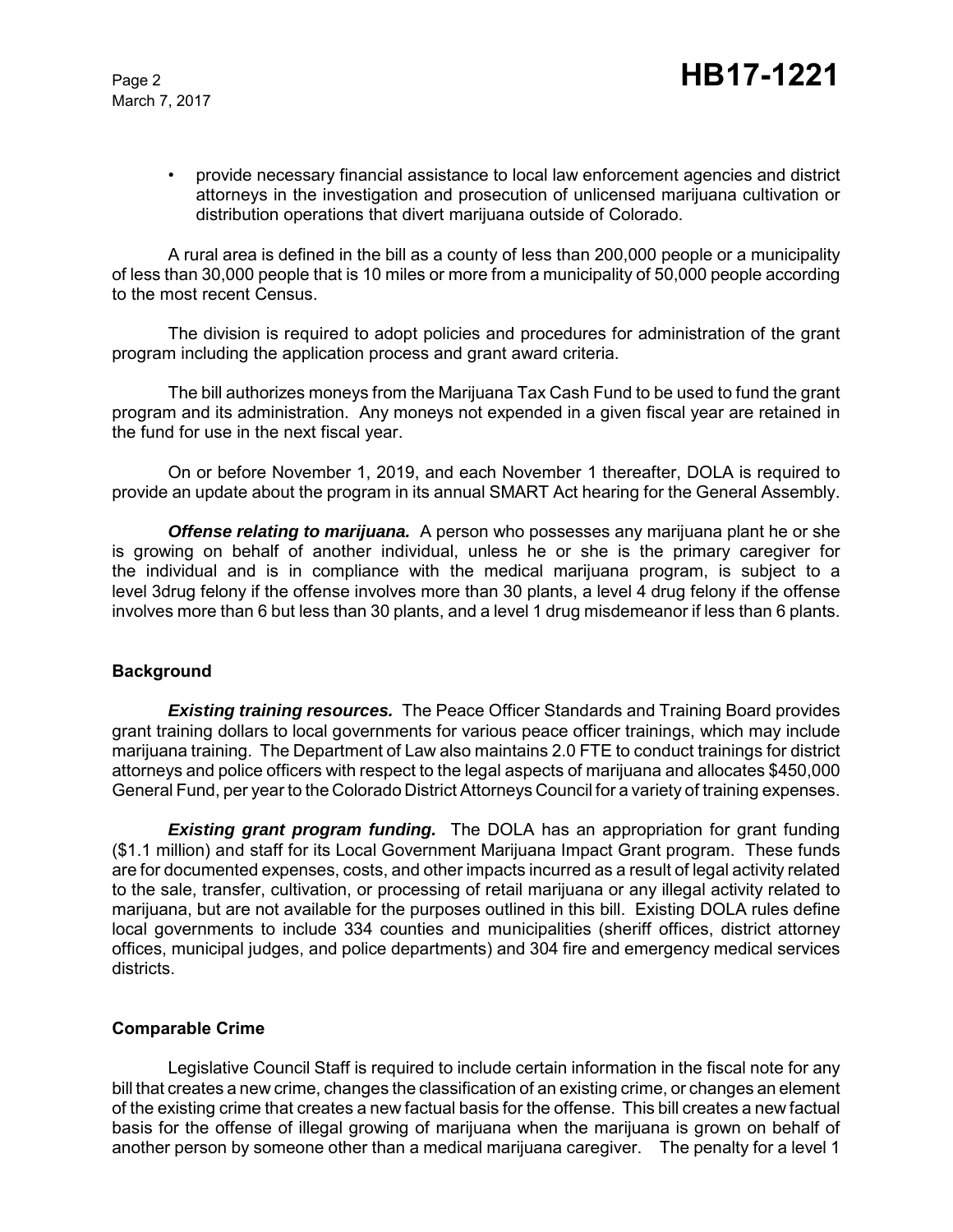drug misdemeanor is a fine of \$500 to \$5,000, six to eighteen months incarceration, or both. The penalty for a level 3 drug felony is a fine of \$2,000 to \$500,000, two to four years incarceration, or both. The penalty for a level 4 drug felony is a fine of \$1,000 to \$100,000, six months to one year incarceration, or both. In the past three years, there have been 2,508 convictions of at least one charge for offenses relating to marijuana and marijuana concentrate. Of those, the race/ethnic status of the offenders was 1,982 Caucasian, 234 African-American, 57 Asian, 14 Indian, 37 other, 9 unidentified, and 175 Hispanic; 2,123 were male, 376 were female and 9 had no gender identified. Given that the focus of the bill is on the investigation and prosecution of large-scale cultivation and distribution operations, the fiscal note assumes a minimal increase in misdemeanor and felony cases and convictions as a result of the bill.

#### **State Revenue**

#### *Beginning in FY 2017-18, this bill is anticipated to increase state revenue by a minimal amount as described below.*

*Criminal fines.* The bill may increase state cash fund revenue, credited to the Fines Collection Cash Fund in the Judicial Department. The fine penalty for a level 1 drug misdemeanor is \$500 to \$5,000, the fine penalty for a level 3 drug felony is \$2,000 to \$500,000, and the fine penalty for a level 4 drug felony is \$1,000 to \$100,000. Because the courts have the discretion of incarceration, imposing a fine, or both, the precise impact to state revenue cannot be determined. However, based on the low number of criminal fines imposed in 2016 and the focus of the bill, the fiscal note assumes that any revenue generated is likely to be minimal.

*Court and administrative fees.* To the extent that any additional convictions occur, this bill may also increase state fee revenue for a variety of court-related costs. In addition, if an offender is sentenced to probation, fee revenue will increase by \$50 per month supervised, per offender. Any such revenue is assumed to be minimal.

#### **TABOR Impact**

This bill increases state cash fund revenue from fines and fees, which will increase the amount of money required to be refunded under TABOR for FY 2017-18 and FY 2018-19. TABOR refunds are paid out of the General Fund. Since the bill increases the TABOR refund obligation without a corresponding change in General Fund revenue, the amount of money available in the General Fund for the budget will decrease by an identical amount.

#### **State Expenditures**

*This bill increases state cash fund expenditures by at least \$6.0 million and 1.3 FTE* in FY 2017-18 and \$6.0 million and 1.5 FTE in FY 2018-19 and future years. Beginning in FY 2017-18, this bill may increase workload and state expenditures in the Judicial Department. It may also increase state General Fund expenditures in the Department of Corrections. Table 1 and the discussion that follows present the costs of the bill.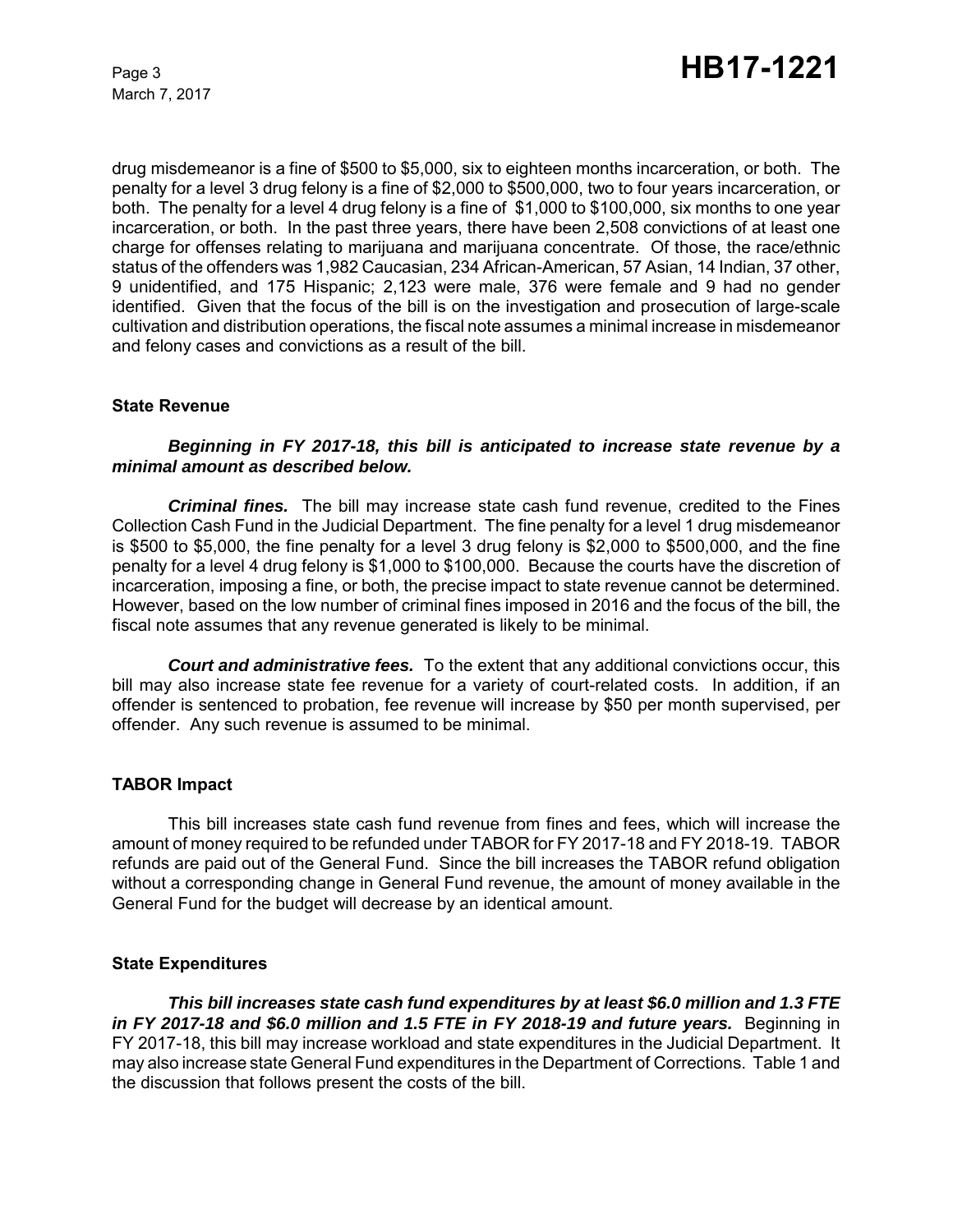| Table 1. Expenditures Under HB17-1221              |             |                |  |  |  |  |
|----------------------------------------------------|-------------|----------------|--|--|--|--|
| <b>Cost Components</b>                             | FY 2017-18  | FY 2018-19     |  |  |  |  |
| <b>Personal Services</b>                           | \$66,953    | \$77,285       |  |  |  |  |
| <b>FTE</b>                                         | 1.3 FTE     | <b>1.5 FTE</b> |  |  |  |  |
| <b>Operating Expenses and Capital Outlay Costs</b> | 15,141      | 5,925          |  |  |  |  |
| <b>Computer Programming</b>                        | 21,603      | 6,180          |  |  |  |  |
| <b>Legal Services</b>                              | 4,753       | 1,426          |  |  |  |  |
| <b>Travel Expenses</b>                             | 720         | 720            |  |  |  |  |
| <b>Grant Funding</b>                               | 5,836,222   | 5,856,221      |  |  |  |  |
| Centrally Appropriated Costs*                      | 54,608      | 52,243         |  |  |  |  |
| <b>TOTAL</b>                                       | \$6,000,000 | \$6,000,000    |  |  |  |  |

*\* Centrally appropriated costs are not included in the bill's appropriation.*

*Assumptions and grant funding.* The Governor's Office of State Planning and Budgeting has set aside \$6.0 million to fund enforcement grants for local governments in investigating and prosecuting gray and black market operations. This analysis assumes that while some efficiencies in program oversight may be achieved by the use of the existing program manager for the Local Government Marijuana Impact Grant Program, a program coordinator and an accountant will be required to provide outreach and technical assistance, process grant applications, perform accounting functions for grant distributions, and prepare information required to be included in the department's annual SMART Act hearing. The fiscal note assumes that the bill will take effect by July 1, 2017, and expenses will be incurred beginning on August 1, 2017.

**Division of Local Government, Department of Local Affairs.** The division requires 1.0 FTE program coordinator and 0.5 FTE accountant. In the first year, it is assumed that the program coordinator will begin on August 1, 2017, and the accountant will start on October 1, 2017; salaries and standard operating expenses are adjusted accordingly. Annual operating costs assume printing and postage expenses of \$4,500 to mail program grants, contracts, and annual notices of funding availability. Computer programming costs will be incurred to create and maintain a grant management system to process requests, perform approvals, create and monitor grant contracts, and conduct reporting. Legal services costs are required for initial rule-making and ongoing updates. Travel expenses assume annual reimbursement of 1,500 vehicle miles traveled in order to provide training or technical assistance to local governments.

*Judicial Department.* To the extent that this bill results in any new case filings, workload will increase for trial courts. If defendants are deemed indigent, workload and costs for the Office of the State Public Defender or the Office of the Alternate Defense Counsel may also increase. If an offender is sentenced to probation, workload will increase for the Probation Division. These impacts are assumed to be minimal and can be accomplished within existing appropriations.

**Department of Corrections.** To the extent that this bill increases the number of persons sentenced to the DOC, costs will increase. Should any convictions occur, the fiscal note assumes the DOC will request additional appropriations through the annual budget process. Based on current year expenditures, each year of incarceration costs the state about \$21,900. Each year of parole costs the state about \$4,600. For informational purposes, the average length of stay in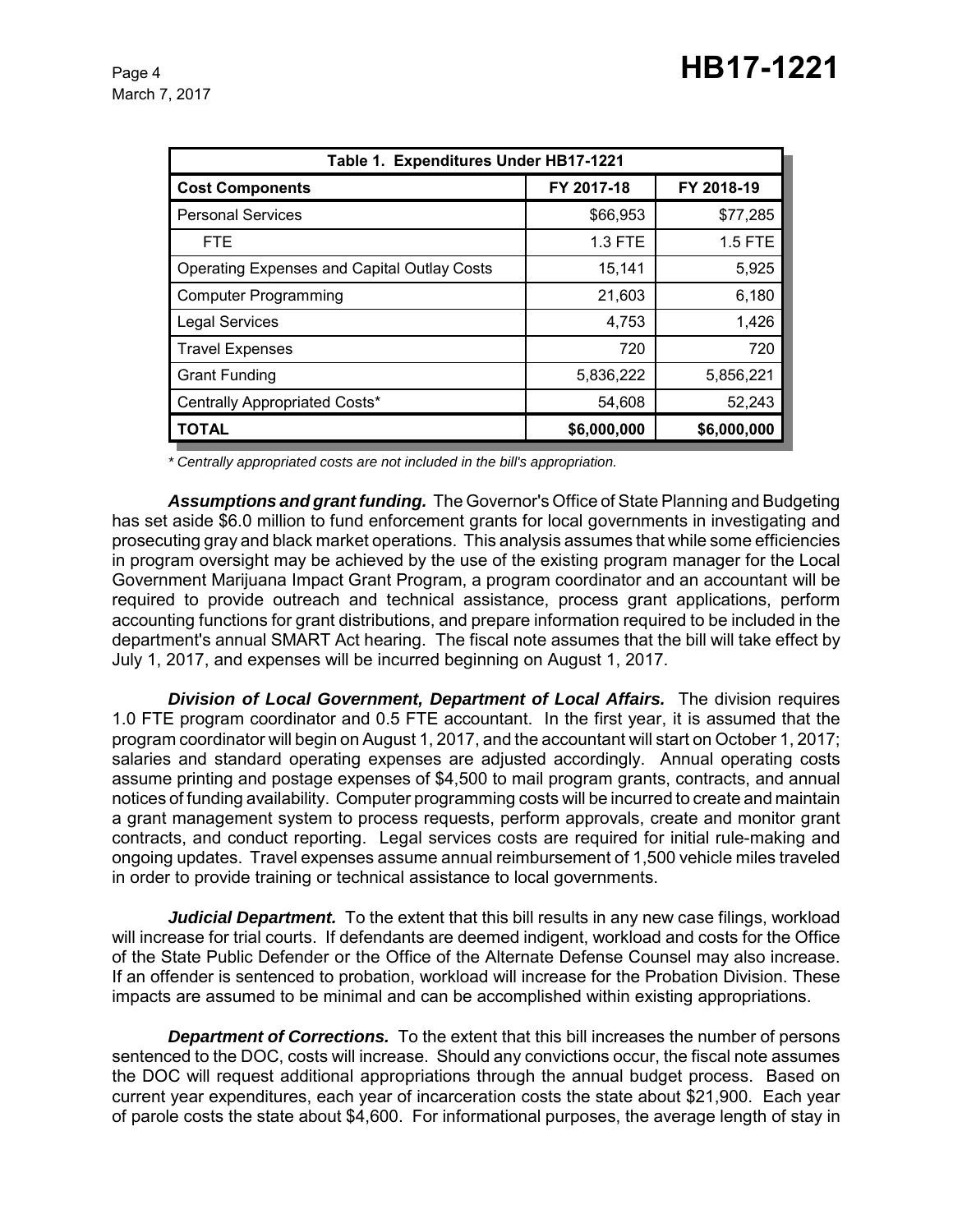prison for a level 3 drug felony offender is 23.8 months and the average length of stay in prison for a level 4 drug felony offender is 6.6 months. The average length of stay on parole for either a level 3 or level 4 drug felony offender is 9.5 months.

*Centrally appropriated costs.* Pursuant to a Joint Budget Committee policy, certain costs associated with this bill are addressed through the annual budget process and centrally appropriated in the Long Bill or supplemental appropriations bills, rather than in this bill. The centrally appropriated costs subject to this policy are estimated in the fiscal note for informational purposes and summarized in Table 2.

| Table 2. Centrally Appropriated Costs Under HB17-1221                |            |            |  |  |  |
|----------------------------------------------------------------------|------------|------------|--|--|--|
| <b>Cost Components</b>                                               | FY 2017-18 | FY 2018-19 |  |  |  |
| Employee Insurance (Health, Life, Dental, and Short-term Disability) | \$11,386   | \$13,139   |  |  |  |
| Supplemental Employee Retirement Payments                            | 6,000      | 6,925      |  |  |  |
| <b>Indirect Costs</b>                                                | 31,222     | 26,179     |  |  |  |
| <b>Leased Space</b>                                                  | 6,000      | 6,000      |  |  |  |
| <b>TOTAL</b>                                                         | \$54,608   | \$52,243   |  |  |  |

#### **Local Government Impact**

This bill increases grant funding and expenditures for local law enforcement and prosecution costs. Under the bill, a local government may apply to receive grant funding to reimburse its full or partial costs related to the gray and black marijuana markets. The amount of grant funding received by any individual local government will vary based on the size and number of grant applications submitted. This bill will affect local governments in several ways, as discussed below.

*County court expenditures.* First, the bill increases workload for district attorneys to prosecute any new felony and misdemeanor offenses under the bill. Second, to the extent that this bill increases misdemeanor convictions and offenders are sentenced to jail, costs will increase. Under current law, a court may sentence an offender to jail for a level 1 drug misdemeanor for a period of between six and eighteen months. Because the courts have the discretion of incarceration or imposing a fine, the precise impact at the local level cannot be determined. The cost to house an offender in county jails varies from about \$53 to \$114 per day. It is assumed that the impact of this bill will be minimal.

*Denver County expenditures.* The bill results in an increase in revenue and workload for the Denver County Court, managed and funded by the City and County of Denver. The court will try misdemeanor cases under the bill. Probation services in the Denver County Courts may also experience a minimal increase in revenue and workload to supervise persons convicted under the bill.

## **Effective Date**

The bill takes effect July 1, 2017 and applies to offenses committed on or after this date.